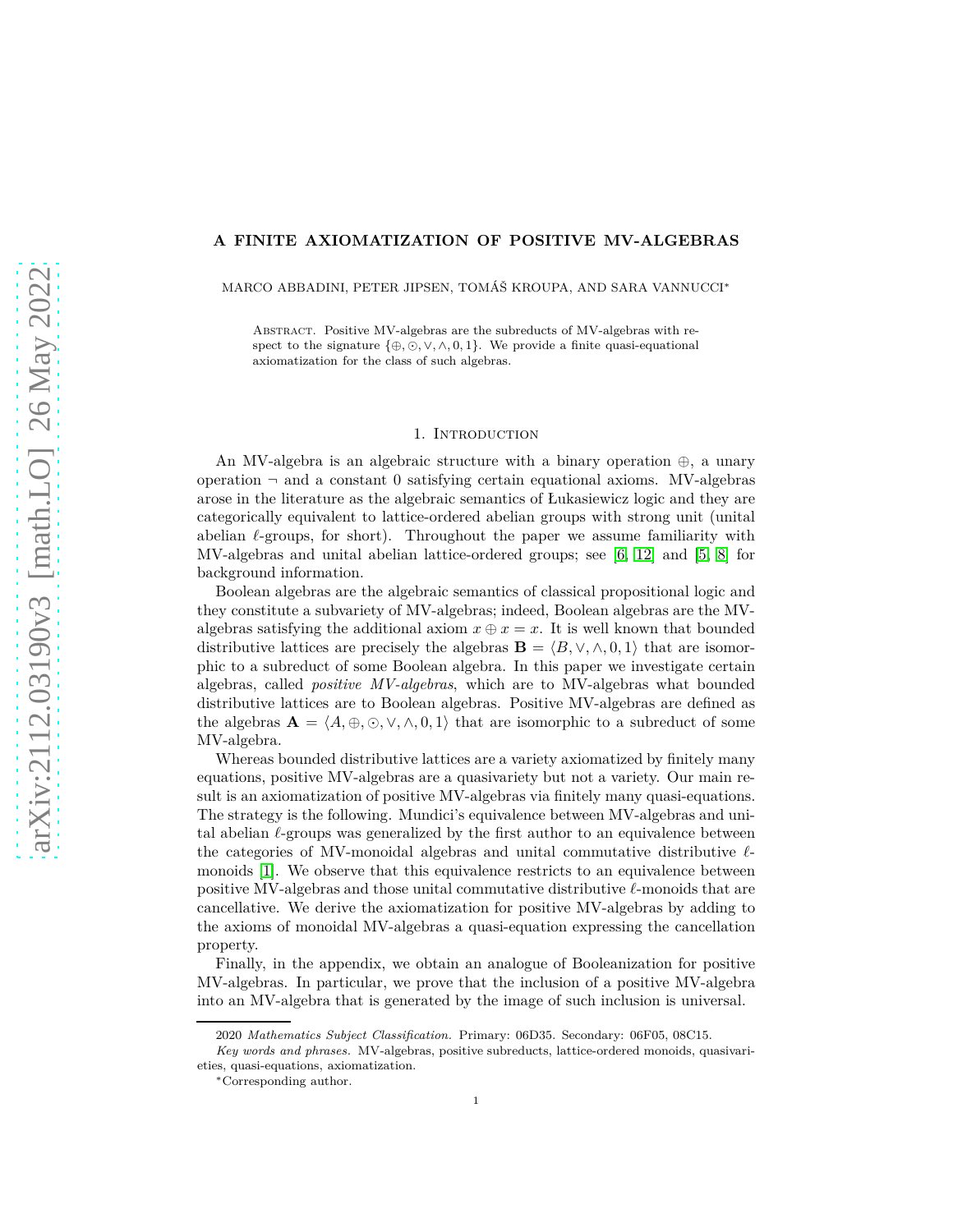The paper is organized as follows. In Section 2 we provide basic notions and examples regarding positive MV-algebras. In Section 3 we recall the definition of MV-monoidal algebras, their equivalence with unital commutative distributive *ℓ*monoids, and we restrict this equivalence to positive MV-algebras. In Section 4 we obtain our main result: a finite quasi-equational axiomatization of positive MValgebras. In the appendix we present the analogue of the free Boolean extension in the MV-algebraic setting.

# 2. Positive MV-algebras

**Definition 2.1.** An *MV-algebra* is an algebra  $\langle M, \oplus, \neg, 0 \rangle$  (arities 2, 1, 0) with the following properties.

- (1)  $\langle M, \oplus, 0 \rangle$  is a commutative monoid.
- $(2) \neg \neg x = x.$
- (3)  $x \oplus \neg 0 = \neg 0$ .
- $(4) \neg(\neg x \oplus y) \oplus y = \neg(\neg y \oplus x) \oplus x.$

A prime example is the so-called *standard MV-algebra* [0*,* 1], with operations  $x \oplus y := \min\{x + y, 1\}, \ \neg x := 1 - x, \ 0 := 0.$ 

It is usual to expand the signature of MV-algebras with the constant 1 and the binary operations  $\odot$ ,  $\vee$ ,  $\wedge$  defined as follows:  $1 := \neg 0$ ,  $x \odot y := \neg(\neg x \oplus \neg y)$ ,  $x \vee y := (x \odot \neg y) \oplus y$ ,  $x \wedge y := \neg(\neg x \vee \neg y)$ . Let *MV* be the variety of MV-algebras in the signature containing all the above operations. Using this enriched signature we can denote a member of  $\mathcal{MV}$  as

$$
\mathbf{M} = \langle M, \oplus, \odot, \vee, \wedge, \neg, 0, 1 \rangle.
$$

Note that all the operations of  $M$  except  $\neg$  are *positive* (i.e. order-preserving in each argument). In this paper we focus on the *positive subreducts of MV-algebras*, which are precisely the algebras

$$
\mathbf{A} = \langle A, \oplus, \odot, \vee, \wedge, 0, 1 \rangle,
$$

where **A** is a subreduct of an MV-algebra **M**.

**Definition 2.2.** An algebra of type  $\{\oplus, \odot, \vee, \wedge, 0, 1\}$  is a *positive MV-algebra* if it is isomorphic to a positive subreduct of some MV-algebra. We let  $\mathcal{MV}_+$  denote the class of all positive MV-algebras.

A prime example of a positive MV-algebra is the positive reduct of the standard MV-algebra [0*,* 1]. We call this reduct the *standard positive MV-algebra*.

**Definition 2.3.** A *McNaughton function is a function*  $g: [0,1]^n \rightarrow [0,1]$  *which is continuous and piecewise linear with integer coefficients, i.e., there exist linear polynomials*  $p_1, \ldots, p_t$ :  $[0, 1]^n \rightarrow [0, 1]$  *with integer coefficients, such that for any*  $(x_1,...,x_n) \in [0,1]^n$  there is j,  $1 \leq j \leq t$  with  $g(x_1,...,x_n) = p_j(x_1,...,x_n)$ .

<span id="page-1-0"></span>For each natural number *n*, the free *n*-generated MV-algebra is isomorphic to the algebra  $\mathbf{F}_n$  of McNaughton functions  $[0,1]^n \to [0,1]$ ; see [\[13\]](#page-11-5) or [\[6,](#page-11-0) Chapter 3].

**Example 2.4** (Non-decreasing McNaughton functions)**.** Let us equip [0*,* 1] with the standard order of reals, and let  $\leq$  be the product order of  $[0, 1]^n$ . Then the algebra  $\mathbf{F}_n^{\leq}$  of non-decreasing (i.e. order-preserving) McNaughton functions is a positive subreduct of  $\mathbf{F}_n$ .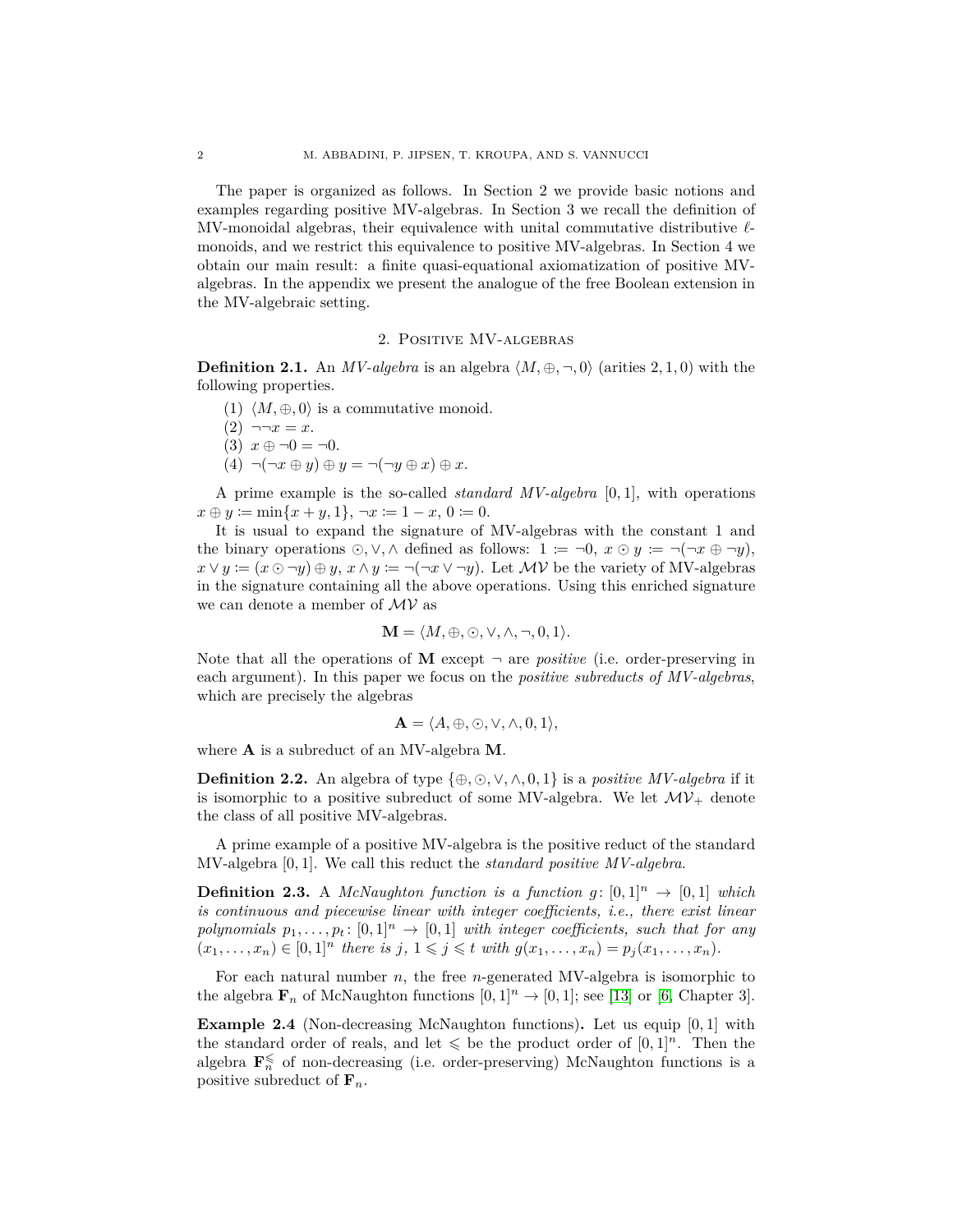We remark that McNaughton functions in  $\mathbf{F}_n^{\leq}$  correspond to positive formulae in Łukasiewicz logic. This observation follows from an easy extension of the original McNaughton theorem; see [\[7,](#page-11-6) Theorem 3.5].

<span id="page-2-0"></span>**Proposition 2.5.** *The class of positive MV-algebras is the quasivariety generated by the standard positive MV-algebra* [0*,* 1]*.*

*Proof.* It is well known that if Q is a quasivariety of type  $\Sigma$  generated by a class K, and  $\Sigma'$  is a subsignature of  $\Sigma$ , the class of isomorphic copies of subalgebras of  $\Sigma'$ reducts of algebras in  $\mathcal Q$  is the quasivariety generated by the  $\Sigma'$ -reducts of algebras in K. By Di Nola's representation theorem (see  $[6,$  Theorem 9.5.1]), the standard MV-algebra [0*,* 1] generates the class of MV-algebras as a quasivariety. The desired result follows.

Next, we show that the quasivariety  $\mathcal{MV}_+$  is not a variety. To this purpose, we recall the definition of Chang's MV-algebra.

**Definition 2.6.** The *Chang's MV-algebra* is a linearly ordered MV-algebra—denoted in this paper by **C**—defined on the set of formal symbols

 $C \coloneqq \{0, \varepsilon, 2\varepsilon, 3\varepsilon, \dots\} \cup \{\dots, 1-3\varepsilon, 1-2\varepsilon, 1-\varepsilon, 1\}$ 

(where we think of  $\varepsilon$  as an infinitesimal) and with the following operations:

$$
x \oplus y \coloneqq \begin{cases} (m+n)\varepsilon, & \text{if } x = n\varepsilon, y = m\varepsilon, \\ 1 - (m-n)\varepsilon, & \text{if } x = 1 - m\varepsilon, y = n\varepsilon \text{ and } 0 < n < m, \\ 1 - (n-m)\varepsilon, & \text{if } x = m\varepsilon, y = 1 - n\varepsilon \text{ and } 0 < m < n, \\ 1 & \text{otherwise}, \end{cases}
$$

and

$$
\neg x := \begin{cases} 1 - n\varepsilon, & \text{if } x = n\varepsilon, \\ n\varepsilon, & \text{if } x = 1 - n\varepsilon. \end{cases}
$$

**Example 2.7.** Let **C** be Chang's MV-algebra. The algebra **C**′ with the universe  $\{0, \varepsilon, 2\varepsilon, \ldots, 1\}$  is a positive subreduct of **C**. Let  $\theta$  be an equivalence relation on the algebra  $\mathbf{C}'$  with classes  $\{0\}$ ,  $\{\varepsilon, 2\varepsilon, \dots\}$ , and  $\{1\}$ . Then  $\theta$  is a  $\mathcal{MV}_+$ -congruence on **C**<sup> $\prime$ </sup>. The quotient **C**<sup> $\prime$ </sup>/ $\theta$  is isomorphic to the three-element algebra  $\{\bar{0}, \bar{\varepsilon}, \bar{1}\}$  that satisfies  $\bar{\varepsilon} \oplus \bar{\varepsilon} = \bar{\varepsilon}$  and  $\bar{\varepsilon} \odot \bar{\varepsilon} = 0$ . The quasi-equation

$$
x \oplus x = x \Rightarrow x \odot x = x
$$

holds for all MV-algebras, and thus for all positive MV-algebras, as well. However, this quasi-equation does not hold in  $\mathbf{C}'/\theta$ , as witnessed by the element  $\bar{\varepsilon}$ . Therefore,  $\mathbf{C}'/\theta$  is not a positive MV-algebra.

<span id="page-2-1"></span>**Theorem 2.8** ([\[7,](#page-11-6) Theorem 3.5]). For every  $n \in \mathbb{N}$ , the subalgebra of the power  $[0,1]^{[0,1]^n}$  of the standard positive MV-algebra  $[0,1]$  generated by the projections con*sists precisely of the non-decreasing (i.e. order-preserving) McNaughton functions from*  $[0,1]^n$  *to*  $[0,1]$ *.* 

**Proposition 2.9.** *The free n-generated positive MV-algebra is isomorphic to the positive subreduct*  $\mathbf{F}_n^{\leq}$  *of*  $\mathbf{F}_n$  *from Example [2.4.](#page-1-0)* 

*Proof.* By Proposition [2.5,](#page-2-0)  $MV_+$  is the quasivariety generated by the standard positive MV-algebra [0*,* 1]; thus, the free *n*-generated positive algebra is (up to isomorphism) the subalgebra of the power  $[0,1]^{[0,1]^n}$  of the standard positive MV-algebra [0, 1] generated by the projections, which, by Theorem [2.8,](#page-2-1) is  $\mathbf{F}_n^{\leq}$ .  $\Box$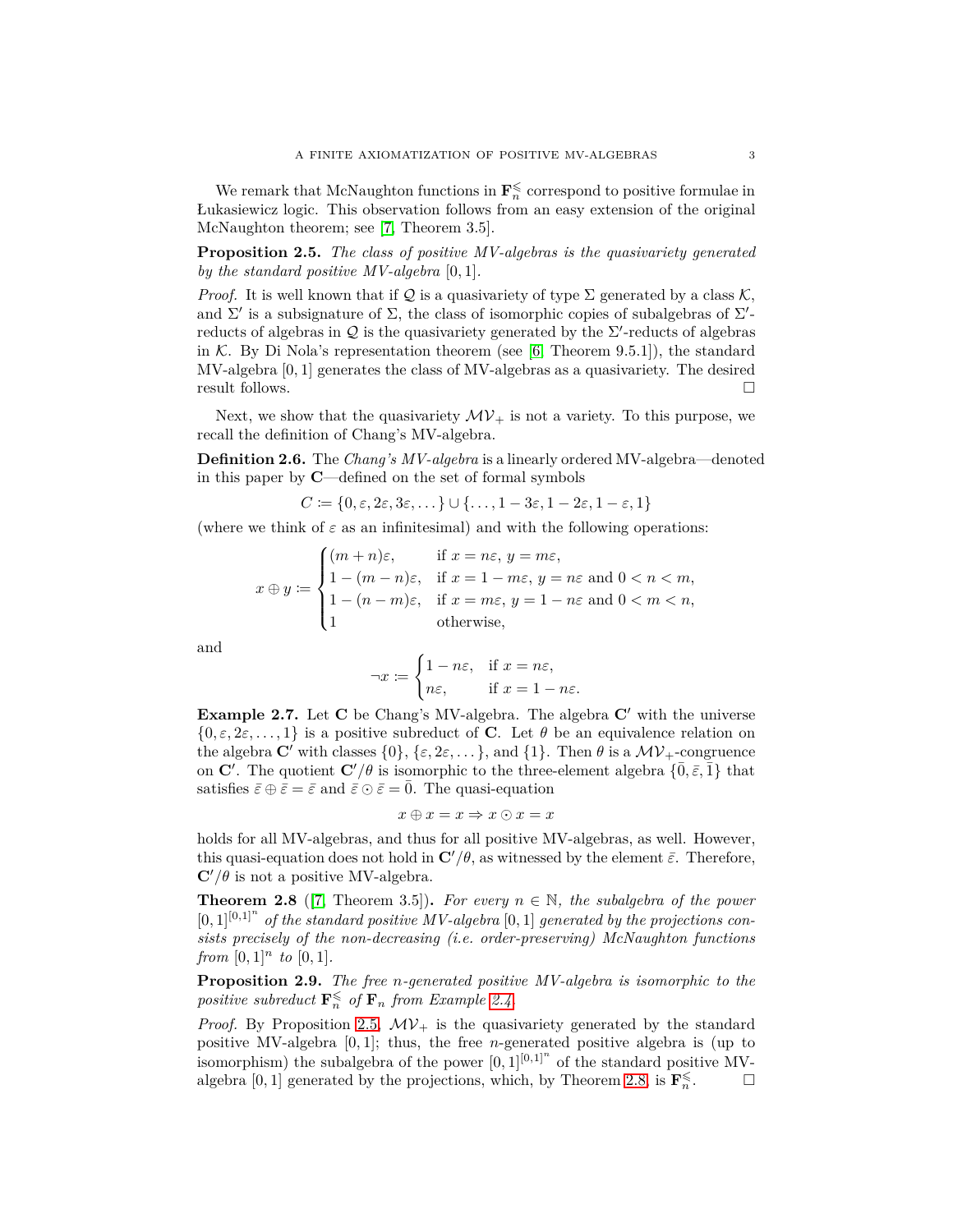#### 3. MV-monoidal algebras

<span id="page-3-2"></span>Every positive MV-algebra satisfies the equations [\(E1–](#page-3-0)[E7\)](#page-3-1) in Definition [3.1](#page-3-2) below (see [\[6\]](#page-11-0)). Since the algebras thus defined are of separate interest [\[1\]](#page-11-4), we recall their definition.

**Definition 3.1.** An *MV-monoidal algebra* is an algebra  $\langle A, \oplus, \odot, \vee, \wedge, 0, 1 \rangle$  (arities 2, 2, 2, 2, 0, 0) satisfying the following equational axioms.

- <span id="page-3-3"></span><span id="page-3-0"></span>(E1)  $\langle A, \vee, \wedge \rangle$  is a distributive lattice.
- <span id="page-3-6"></span>(E2)  $\langle A, \oplus, 0 \rangle$  and  $\langle A, \odot, 1 \rangle$  are commutative monoids.
- <span id="page-3-4"></span>(E3) The operations  $\oplus$  and  $\odot$  distribute over both  $\vee$  and  $\wedge$ .
- <span id="page-3-5"></span> $(E4)$   $(x \oplus y) \odot ((x \odot y) \oplus z) = (x \odot (y \oplus z)) \oplus (y \odot z).$
- <span id="page-3-7"></span>(E5)  $(x \odot y) \oplus ((x \oplus y) \odot z) = (x \oplus (y \odot z)) \odot (y \oplus z).$
- <span id="page-3-1"></span> $(E6)$   $(x \odot y) \oplus z = ((x \oplus y) \odot ((x \odot y) \oplus z)) \vee z.$
- $(E7)$   $(x \oplus y) \odot z = ((x \odot y) \oplus ((x \oplus y) \odot z)) \wedge z.$

The main use of  $(E2)$ ,  $(E4)$ ,  $(E5)$  is to prove the associativity of the monoid operation + in the enveloping unital commutative distributive *ℓ*-monoid of **A**. The main use of [\(E3\)](#page-3-6), [\(E6\)](#page-3-7) (resp. [\(E3\)](#page-3-6), [\(E7\)](#page-3-1)) is to prove that + distributes over  $\vee$  (resp. ∧).

We denote with MVM the category of MV-monoidal algebras with homomorphisms.

**Definition 3.2.** An *abelian lattice-ordered group* (*abelian ℓ-group*, for short) is an algebra  $\langle G, +, \vee, \wedge, 0, - \rangle$  (arities 2,2,2,0,1) such that  $\langle G, +, 0, - \rangle$  is an abelian  $\ell$ group,  $\langle G, \vee, \wedge \rangle$  is a lattice, and + distributes over  $\vee$  and  $\wedge$ . An element 1 of an abelian  $\ell$ -group **G** is a *strong unit* (or simply a unit) if  $1 \geq 0$  and, for every  $g \in G$ , there is  $n \in \mathbb{N}$  such that  $g \leq n!$ . In this paper, by a *unital abelian lattice-ordered group* we mean an algebra  $\langle G, +, \vee, \wedge, 0, 1, -1, - \rangle$  such that  $\langle G, +, \vee, \wedge, 0, - \rangle$  is an abelian  $\ell$ -group, 1 is a unit, and  $-1$  is the group-inverse of 1.

We will further consider the category of MV-algebras (the category whose objects are MV-algebras and whose morphisms are MV-homomorphisms) and the category of unital abelian *ℓ*-groups (the category whose objects are unital abelian *ℓ*-groups and morphisms are group- and lattice-homomorphisms preserving units). These two categories are equivalent by a theorem of Mundici [\[11\]](#page-11-7). These results can be lifted to an equivalence between unital commutative distributive lattice-ordered monoids and MV-monoidal algebras; see [\[1\]](#page-11-4) or [\[2,](#page-11-8) Chapter 4] for details. Since our proof of quasi-equational characterization of positive MV-algebras is essentially based on this equivalence, we provide a summary and some consequences of this result.

**Definition 3.3.** A *commutative distributive lattice-ordered monoid with strong units* (henceforth shortened to *unital commutative distributive ℓ-monoid*) is an algebra  $\langle M, +, \vee, \wedge, 0, 1, -1 \rangle$  (arities 2, 2, 2, 0, 0, 0) with the following properties.

- (M1)  $\langle M, \vee, \wedge \rangle$  is a distributive lattice.
- $(M2)$   $\langle M, +, 0 \rangle$  is a commutative monoid.
- (M3) The operation + distributes over  $\vee$  and  $\wedge$  on both sides.
- $(M4) -1 + 1 = 0.$
- $(M5)$   $-1 \leqslant 0 \leqslant 1$ .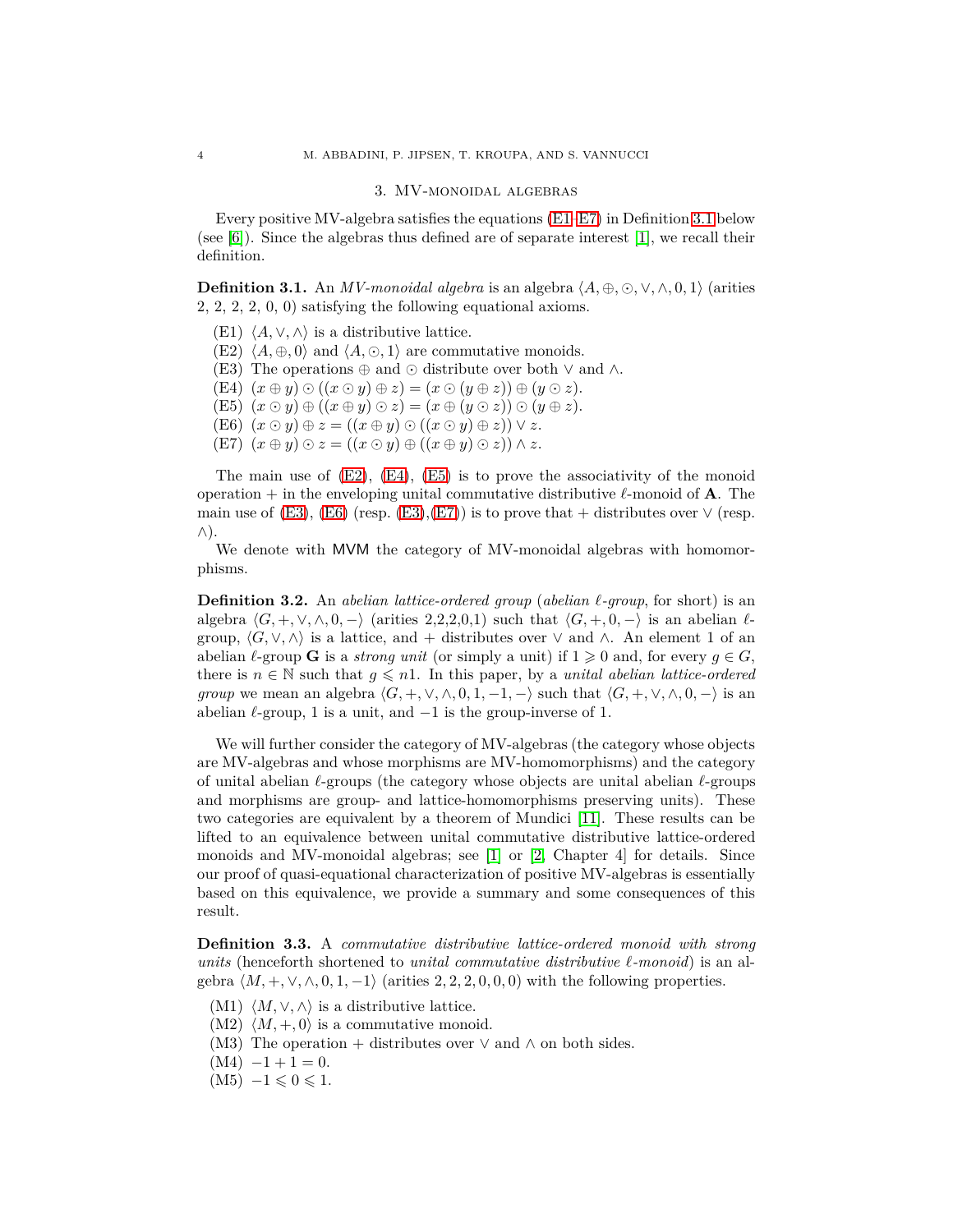<span id="page-4-2"></span>(M6) For all  $x \in M$ , there exists  $n \in \mathbb{N}$  such that

$$
\underbrace{(-1) + \cdots + (-1)}_{n \text{ times}} \leqslant x \leqslant \underbrace{1 + \cdots + 1}_{n \text{ times}}.
$$

For  $n \in \mathbb{N}$ , we write *n* for  $1 + \cdots + 1$  (*n* times) and  $-n$  for  $(-1) + \cdots + (-1)$  (*n* times), and, we write  $x - n$  for  $x + (-n)$ . For unital abelian  $\ell$ -groups, the constant −1 is term-definable via the constant 1 and the group inverse operation. Since in the context of unital commutative distributive *ℓ*-monoids we do not have the group-inverse operation, we stress the fact that  $-1$  is an indivisible formal symbol, i.e. a constant symbol in the signature.

We let u*ℓ*M denote the category of unital commutative distributive *ℓ*-monoids with homomorphisms. For a unital commutative distributive  $\ell$ -monoid **M**, we set

$$
\Gamma(\mathbf{M}) \coloneqq \{ x \in M \mid 0 \leqslant x \leqslant 1 \}.
$$

We equip  $\Gamma(M)$  with the operations of MV-monoidal algebras: we define  $\vee$ ,  $\wedge$ , 0 and 1 by the restriction, and we set

$$
x \oplus y \coloneqq (x+y) \land 1, \qquad x \odot y \coloneqq (x+y-1) \lor 0.
$$

The algebra  $\langle \Gamma(\mathbf{M}), \oplus, \odot, \vee, \wedge, 0, 1 \rangle$  is an MV-monoidal algebra (see [\[1,](#page-11-4) Proposition 3.6] or [\[2,](#page-11-8) Theorem 4.29]). Given a morphism of unital commutative distributive *ℓ*-monoids *f* : **M** → **N**, we let Γ(*f*) denote its restriction Γ(*f*): Γ(**M**) → Γ(**N**). This yields a functor

$$
\Gamma\colon u\ell M\to MVM.
$$

<span id="page-4-4"></span>**Theorem 3.4** ([\[1,](#page-11-4) Theorem 8.21] or [\[2,](#page-11-8) Theorem 4.74])**.** *The functor*

Γ: u*ℓ*M → MVM

*determines an equivalence of categories.*

A quasi-inverse for  $\Gamma$  is described in [\[2,](#page-11-8) Chapter 4, Section 6] and is denoted by  $\Xi$ ; we mention that this construction—based on the notion of good  $\mathbb{Z}$ -sequence—is suggested by the following result.

<span id="page-4-0"></span>**Proposition 3.5** ([\[2,](#page-11-8) Theorem 4.72])**.** *Let* **M** *be a unital commutative distributive*  $\ell$ *-monoid, and let*  $x, y \in M$ *. If, for every*  $n \in \mathbb{Z}$ *, we have* 

$$
((x - n) \vee 0) \wedge 1 = ((y - n) \vee 0) \wedge 1,
$$

*then*  $x = y$ *.* 

<span id="page-4-3"></span>Proposition [3.5](#page-4-0) is a consequence of the following fact.

**Lemma 3.6** ([\[2,](#page-11-8) Proposition 4.68])**.** *For every unital commutative distributive ℓmonoid* **M***, every*  $x \in M$ *, and all*  $n \leq m \in \mathbb{Z}$  *such that*  $-n \leq x \leq m$ *, we have* 

$$
x = n + \sum_{i=n}^{m} ((x - n) \vee 0) \wedge 1.
$$

<span id="page-4-1"></span>**Proposition 3.7.** *The functors* Γ *and* Ξ *preserve and reflect injectivity of morphisms.*

*Proof.* It is enough to show that  $\Gamma$  preserves and reflects injectivity. Since  $\Gamma$  is defined as the restriction on morphisms, Γ preserves injectivity. Let us prove that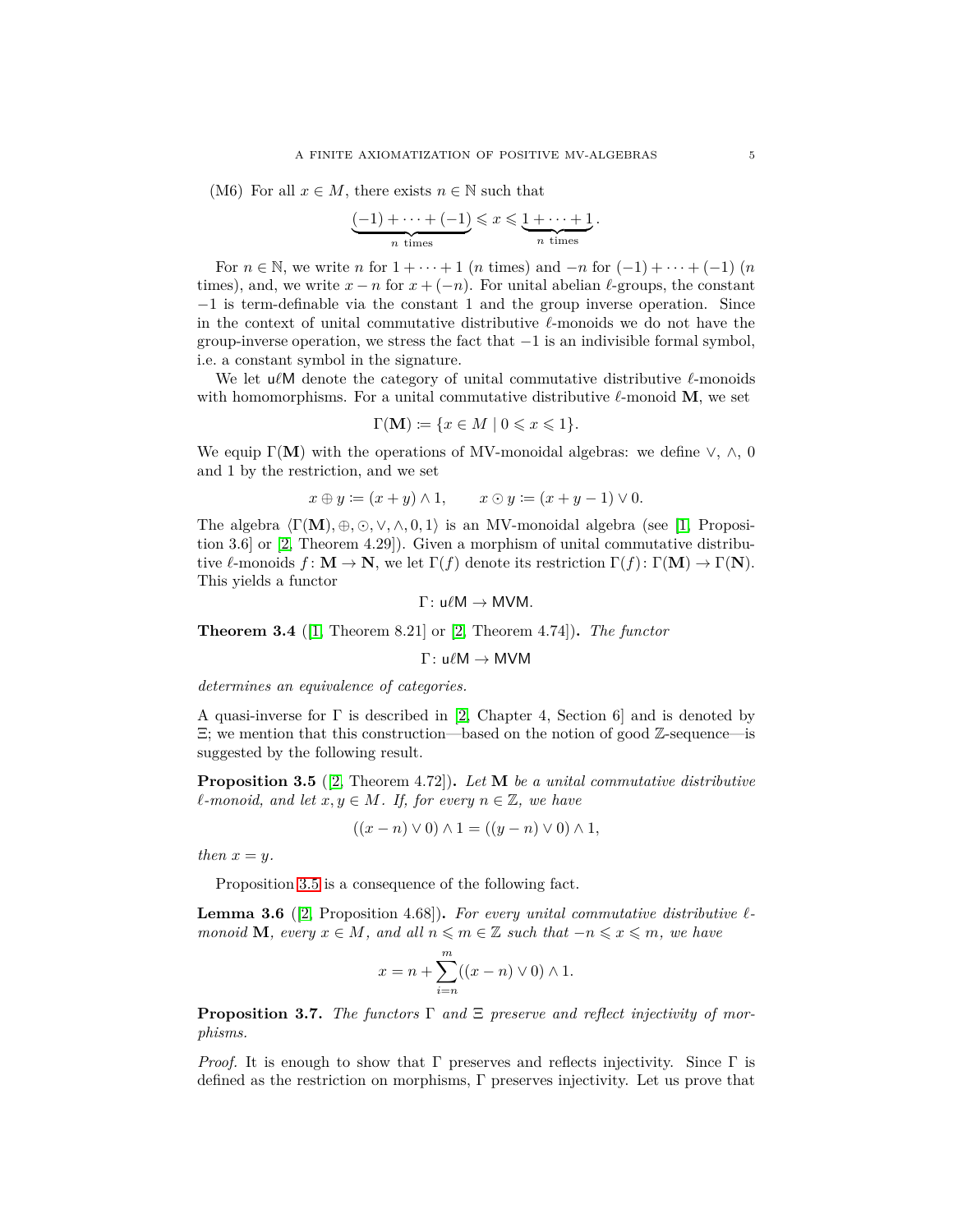Γ reflects injectivity. Let *f* : **M** → **N** be a morphism of unital commutative distributive  $\ell$ -monoids, and suppose  $\Gamma(f)$  to be injective. Let  $x, y \in M$  and suppose  $f(x) = f(y)$ . For every  $n \in \mathbb{Z}$ , we have

$$
\Gamma(f)(( (x - n) \vee 0) \wedge 1) = f(((x - n) \vee 0) \wedge 1)
$$
  
= ((f(x) - n) \vee 0) \wedge 1  
= ((f(y) - n) \vee 0) \wedge 1  
= f(((y - n) \vee 0) \wedge 1)  
= \Gamma(f)(( (y - n) \vee 0) \wedge 1).

Since  $\Gamma(f)$  is injective, we deduce

$$
((x - n) \vee 0) \wedge 1 = ((y - n) \vee 0) \wedge 1.
$$

Thus, *f* is injective. Since this holds for every  $n \in \mathbb{Z}$ , by Proposition [3.5](#page-4-0) we have  $x = y$ . This proves that Γ reflects injectivity.

<span id="page-5-4"></span>**Lemma 3.8.** *The*  $\{+, \vee, \wedge, 0, 1, -1\}$ *-reduct of a unital abelian*  $\ell$ *-group is a unital commutative distributive*  $\ell$ -monoid, and the  $\{\oplus, \odot, \vee, \wedge, 0, 1\}$ -reduct of an MV*algebra is an MV-monoidal algebra. Moreover,*

- <span id="page-5-0"></span>*(1) the equivalence* Γ: u*ℓ*M ←→ MVM: Ξ *restricts to an equivalence between isomorphic copies of reducts of unital abelian ℓ-groups and isomorphic copies of reducts of MV-algebras, and*
- <span id="page-5-1"></span>*(2) the equivalence* Γ: u*ℓ*M ←→ MVM: Ξ *restricts to an equivalence between isomorphic copies of subreducts of unital abelian ℓ-groups and isomorphic copies of subreducts of MV-algebras.*

*Proof.* Up to [\(1\)](#page-5-0) is shown in [\[1,](#page-11-4) Appendix A] (see [\[2,](#page-11-8) Chapter 4, Section 8] for a more detailed proof). [\(2\)](#page-5-1) follows from [\(1\)](#page-5-0), together with the fact that  $\Gamma$  and  $\Xi$ preserve injectivity of morphisms (Proposition [3.7\)](#page-4-1).  $\Box$ 

### 4. Main Result

<span id="page-5-2"></span>We recall the following folklore result.

**Lemma 4.1.** *Let M be a generating subset of an abelian group* **G***, and suppose that M is closed under* + *and* 0*. For every*  $z \in G$ *, there are*  $x, y \in M$  *such that*  $z = x - y$ .

<span id="page-5-5"></span>Lemma [4.1](#page-5-2) generalizes in the setting of (unital) abelian *ℓ*-groups, as follows.

**Lemma 4.2.** *Let M be a generating subset of an abelian ℓ-group (resp. unital abelian*  $\ell$ -group) **G**, and suppose that M is closed under  $+$ ,  $\vee$ ,  $\wedge$  and 0 (resp.  $+$ , *∨*,  $\land$ , 0, 1 and −1). For every  $z \in G$ , there are  $x, y \in M$  such that  $z = x - y$ .

*Proof.* It is enough to prove that the set  $\{x - y \mid x, y \in M\}$  contains M and is closed under +,  $\vee$ ,  $\wedge$ , 0 and – (resp. +,  $\vee$ ,  $\wedge$ , 0, 1, -1 and –). These verifications are easy; we only show closure under ∨:

$$
(x - y) \vee (x' - y') = ((x + y') \vee (x' + y)) - (y + y'). \qquad \Box
$$

<span id="page-5-3"></span>Recall that a monoid **M** is called *cancellative* if, for all  $x, y, z \in M$ , the condition  $x + z = y + z$  implies  $x = y$ .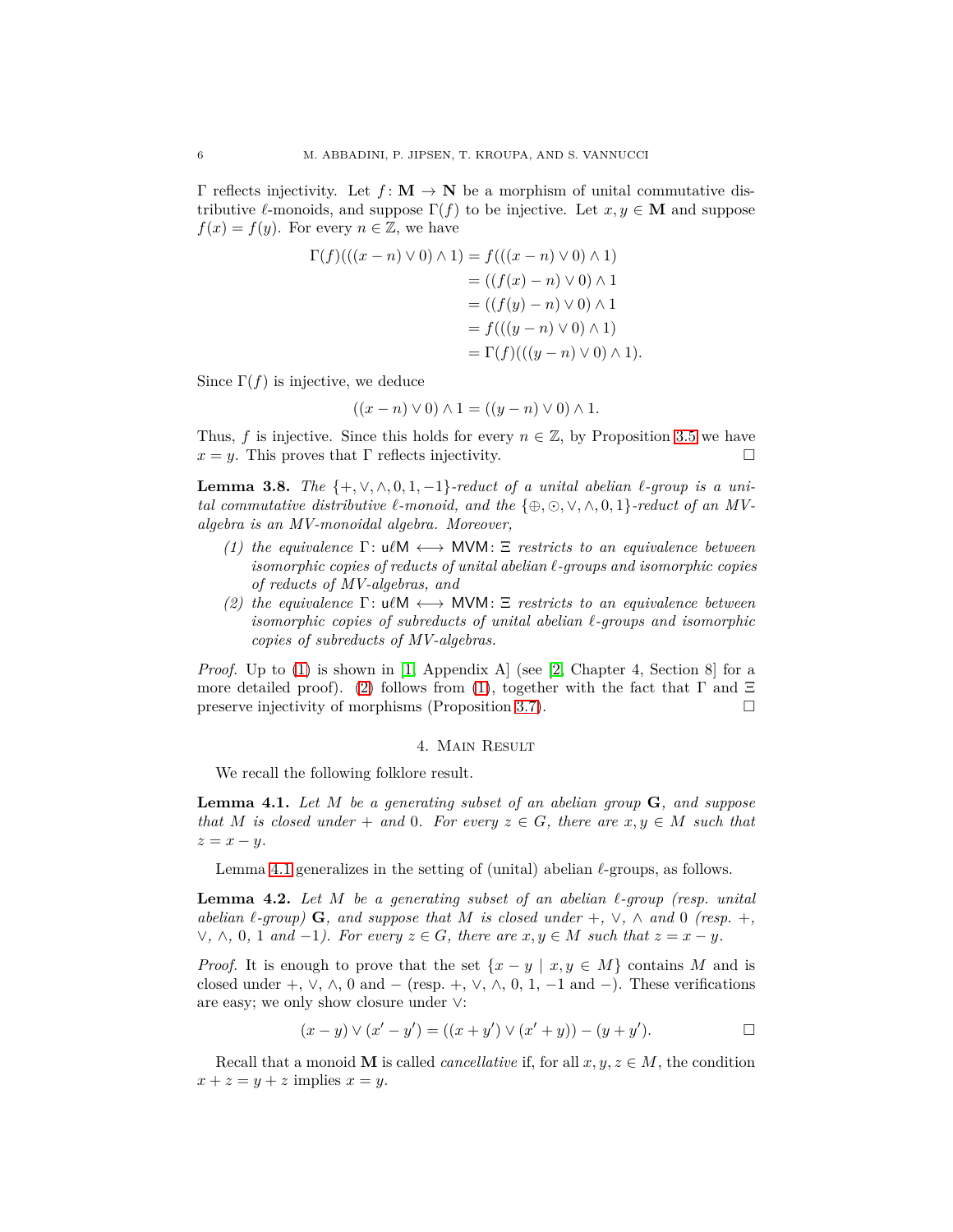**Proposition 4.3.** An algebra  $\langle M, +, \vee, \wedge, 0 \rangle$  is isomorphic to a subreduct of an *abelian ℓ-group if and only if it is a cancellative commutative distributive ℓ-monoid.*

*Proof.* The left-to-right implication follows from the fact that the conditions that define cancellative commutative distributive *ℓ*-monoids are quasi-equations that hold in all abelian *ℓ*-groups.

For the converse implication, let **M** be a cancellative commutative distributive *ℓ*-monoid. Following a standard procedure (see [\[15\]](#page-11-9)) motivated by Lemma [4.1,](#page-5-2) one embeds **M** into its so-called Grothendieck group ([\[9\]](#page-11-10)), or algebra of fractions. The elements of *G* are the equivalence classes of the relation  $\sim$  on  $M \times M$  defined by

$$
(a,b) \sim (c,d) \iff a+d = c+b.
$$

For  $a, b \in M$ , we write [a, b] for the equivalence class of  $(a, b)$  with respect to  $\sim$ . The group operations on *G* are defined as follows:

$$
[a, b] + [c, d] := [a + c, b + d];
$$
  

$$
0 := [0, 0];
$$
  

$$
-[a, b] := [b, a].
$$

One then defines the following additional operations on *G*:

$$
[a, b] \vee [c, d] := [(a + d) \vee (c + b), b + d];
$$
  

$$
[a, b] \wedge [c, d] := [(a + d) \wedge (c + b), b + d].
$$

The algebra  $\mathbf{G} = \langle G, +, \vee, \wedge, 0, - \rangle$  is an abelian *ℓ*-group, and the map

$$
\iota \colon M \longrightarrow G
$$

$$
x \longmapsto [x, 0]
$$

is an injective homomorphism from  $\langle M, +, \vee, \wedge, 0 \rangle$  to  $\langle G, +, \vee, \wedge, 0 \rangle$ . This shows that **M** is isomorphic to a subreduct of **G**.

<span id="page-6-0"></span>**Proposition 4.4.** An algebra  $\langle M, +, \vee, \wedge, 0, 1, -1 \rangle$  *is isomorphic to a subreduct of a unital abelian ℓ-group if and only if it is a cancellative unital commutative distributive ℓ-monoid.*

*Proof.* Any subreduct of a unital abelian *ℓ*-group is a cancellative unital commutative distributive  $\ell$ -monoid: [\(M6\)](#page-4-2) holds because, for any  $n \in \mathbb{N} \setminus \{0\}$ , the validity of an equation  $-n \leq x \leq n$  is preserved by subalgebras. All the remaining axioms are quasi-equations, so their validity is preserved.

For the converse implication, given a cancellative unital commutative distributive *ℓ*-monoid  $\langle M, +, \vee, \wedge, 0 \rangle$ , we consider the unital abelian *ℓ*-group  $\langle G, +, \vee, \wedge, 0, - \rangle$ built from  $\langle M, +, \vee, \wedge, 0 \rangle$  as in the proof of Proposition [4.3.](#page-5-3) We show that the element [1,0] is a unit of the abelian  $\ell$ -group  $\langle G, +, \vee, \wedge, 0, - \rangle$ . We have [0,0]  $\vee$  $[1,0] = [1,0]$ , and thus  $[0,0] \leq [1,0]$ . Moreover, given  $a, b \in M$ , let  $n \in \mathbb{N} \setminus \{0\}$  be large enough so that  $a \leq n$  and  $b \geq -n$ . Then  $a - n \leq 0 \leq b + n$ , and thus

$$
[a, b] \wedge [2n, 0] = [a, b] \wedge [n, -n] = [(a - n) \wedge (b + n), b - n] = [a - n, b - n] = [a, b].
$$

<span id="page-6-1"></span>Therefore,  $[a, b] \leq 2n, 0] = 2n[1, 0]$ . This shows that  $[1, 0]$  is a unit. Denoting the element  $[1, 0]$  with 1 and its group-inverse  $[-1, 0]$  with  $-1$ , we conclude that the algebra  $\langle G, +, \vee, \wedge, 0, 1, -1, - \rangle$  is a unital abelian  $\ell$ -group. The function  $\iota: M \hookrightarrow G$ from the proof of Proposition [4.4](#page-6-0) clearly preserves also the constants 1 and  $-1$ .  $\Box$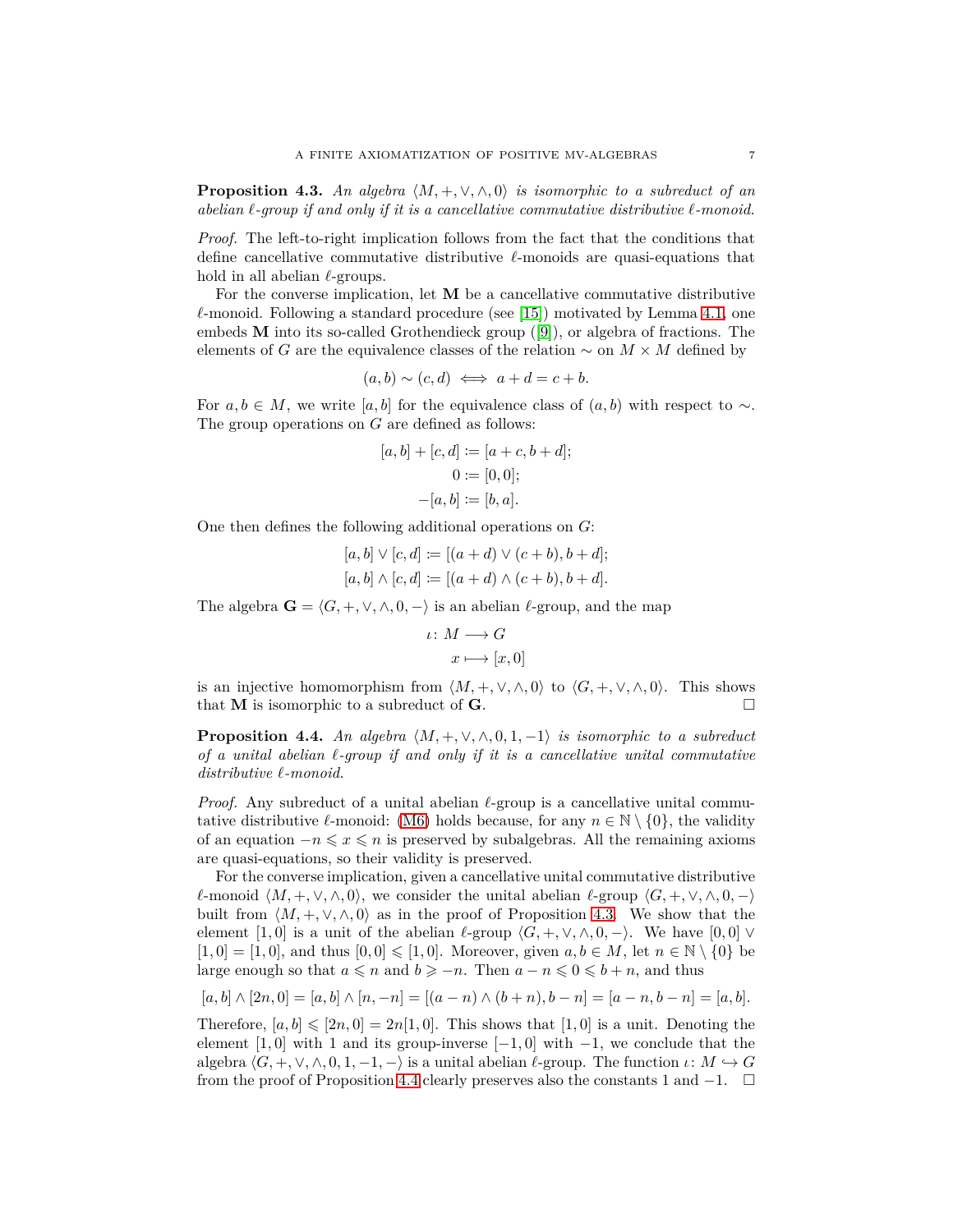<span id="page-7-0"></span>**Proposition 4.5.** *The following are equivalent for a unital commutative distributive ℓ-monoid* **M***.*

- <span id="page-7-1"></span>*(1)* **M** *is cancellative.*
- <span id="page-7-2"></span>*(2)* For all  $x, y, z \in \{w \in M \mid 0 \leq w \leq 1\}, \text{ if } x + z = y + z \text{ then } x = y.$
- *(3)* For all  $x, y, z \in \Gamma(\mathbf{M})$ , if  $x \oplus z = y \oplus z$  and  $x \odot z = y \odot z$  then  $x = y$ .

*Proof.* The implication  $(1) \Rightarrow (2)$  $(1) \Rightarrow (2)$  is trivial, and the implication  $(2) \Rightarrow (3)$  $(2) \Rightarrow (3)$  is easy.

Let us suppose [\(3\)](#page-7-2), and let us prove [\(2\)](#page-7-1). Let  $x, y, z \in \{w \in M \mid 0 \leq w \leq 1\}$  be such that  $x + z = y + z$ . We claim that, for every  $n \in \mathbb{Z}$ , we have

<span id="page-7-3"></span>(†) 
$$
((x + z - n) \vee 0) \wedge 1 = ((y + z - n) \vee 0) \wedge 1.
$$

For  $n = 0$ , resp.  $n = 1$ , ([†](#page-7-3)) boils down to  $x \oplus z = y \oplus z$ , resp.  $x \odot z = y \odot z$ ; both of these conditions are true by hypothesis. Since *x*, *y* and *z* are below 1, both sides of ([†](#page-7-3)) equal 0 for  $n \ge 2$ . Since x, y and z are above 0, both sides of (†) equal 1 for  $n \le -1$ . This settles the claim. By Proposition [3.5,](#page-4-0) we deduce  $x = y$ .

We are left to prove the implication  $(2) \Rightarrow (1)$  $(2) \Rightarrow (1)$ .

Let us assume [\(2\)](#page-7-1). Let us start by proving the following claim, where we have added the hypothesis ' $0 \leq z \leq 1$ '; we will then weaken this hypothesis to ' $0 \leq z'$ ', and we will finally prove the general case.

<span id="page-7-7"></span>**Claim 4.5.1.** For all  $x, y, z \in M$  with  $0 \leq z \leq 1$ , if  $x + z = y + z$  then  $x = y$ .

*Proof of Claim.* Let  $x, y, z \in M$  with  $0 \leq z \leq 1$ , and suppose  $x + z = y + z$ . Since  $x + z = y + z$ , we have, for every  $n \in \mathbb{Z}$ ,

<span id="page-7-4"></span>(1) 
$$
((-n+x+z) \vee z) \wedge (1+z) = ((-n+y+z) \vee z) \wedge (1+z).
$$

By distributivity of + over  $\vee$  and  $\wedge$ , eq. [\(1\)](#page-7-4) can be written as

<span id="page-7-5"></span>(2) 
$$
(((-n+x)\vee 0)\wedge 1) + z = (((-n+y)\vee 0)\wedge 1) + z.
$$

<span id="page-7-6"></span>From eq.  $(2)$ , using  $(2)$ , we deduce

(3) 
$$
((-n+x) \vee 0) \wedge 1 = ((-n+y) \vee 0) \wedge 1.
$$

<span id="page-7-8"></span>Since eq. [\(3\)](#page-7-6) holds for every  $n \in \mathbb{Z}$ , by Proposition [3.5](#page-4-0) we have  $x = y$ .

**Claim 4.5.2.** For all  $x, y, z \in M$  with  $z \ge 0$ , if  $x + z = y + z$  then  $x = y$ .

*Proof of Claim.* We prove this inductively on  $n \in \mathbb{N} \setminus \{0\}$  such that  $z \leq n$ . The case  $n = 1$  is Claim [4.5.1.](#page-7-7) Let  $n \in \mathbb{N} \setminus \{0, 1\}$ , and let us suppose that the statement holds for  $n-1$ . Let  $x, y, z \in M$  with  $0 \leq z \leq n$ , and suppose  $x + z = y + z$ . Set *w* := *z* ∧ (*n* − 1), and *v* := (*z* − (*n* − 1)) ∨ 0. Then

$$
w + v = (z \wedge (n - 1)) + ((z - (n - 1)) \vee 0)
$$
  
= (z \wedge (n - 1)) + (z \vee (n - 1)) - (n - 1)  
= z + (n - 1) - (n - 1)  
= z,

and thus the equality  $x + z = y + z$  can be written as

$$
x + w + v = y + w + v.
$$

By Claim [4.5.1,](#page-7-7) using the fact that  $0 \le v \le 1$ , we deduce

$$
x + w = y + w.
$$

By inductive hypothesis, using the fact that  $0 \leq w \leq n-1$ , we conclude  $x = y$ .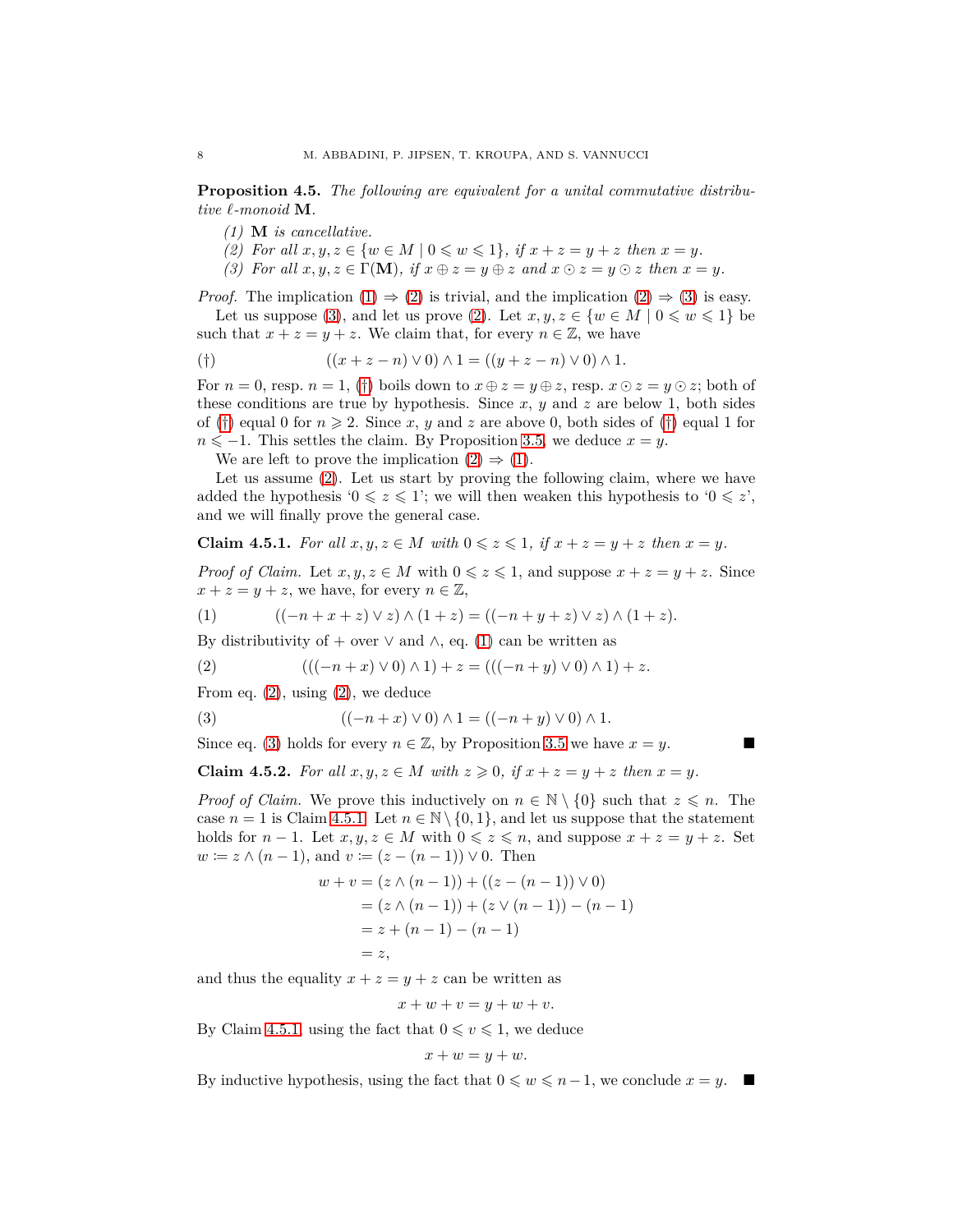Let  $x, y, z \in M$  and suppose  $x + z = y + z$ . The element z can be written as  $u + n$ , where  $n \in \mathbb{Z}$  and  $u \geqslant 0$ . Then the equality  $x + z = y + z$  can be written as  $x + u + n = y + u + n$ , which is equivalent to  $x + u = y + u$ . By Claim [4.5.2,](#page-7-8) we deduce  $x = y$ . This proves [\(1\)](#page-7-0): **M** is cancellative.

<span id="page-8-0"></span>We arrive at our main result: a finite axiomatization of the class of positive MV-algebras.

**Theorem 4.6.** *The positive MV-algebras are precisely the MV-monoidal algebras that satisfy, for all x, y, and z,*

if 
$$
x \oplus z = y \oplus z
$$
 and  $x \odot z = y \odot z$ , then  $x = y$ .

*Proof.* For the left-to-right implication, we note that the  $[0, 1]$  satisfies the equations defining MV-monoidal algebras and the quasi-equation in the statement. Therefore, by Proposition [2.5,](#page-2-0) the same is true for each positive MV-algebra.

Let us prove the converse implication. Suppose  $\mathbf{A} = \langle A, \oplus, \odot, \vee, \wedge, 0, 1 \rangle$  is an MV-monoidal algebra, and suppose that, for all  $x, y, z \in A$ , if  $x \oplus z = y \oplus z$  and  $x \odot z = y \odot z$ , then  $x = y$ . Using the implication  $(3) \Rightarrow (1)$  $(3) \Rightarrow (1)$  in Proposition [4.5,](#page-6-1) we deduce that  $\Xi(A)$  is cancellative. By Proposition [4.4,](#page-6-0)  $\Xi(A)$  is isomorphic to a subreduct of a unital abelian *ℓ*-group. By Lemma [3.8,](#page-5-4) **A** is isomorphic to a subreduct of an MV-algebra, i.e.  $\bf{A}$  is a positive MV-algebra.  $\Box$ 

Theorem [4.6](#page-8-0) provides a finite quasi-equational axiomatization for the class of positive MV-algebras consisting of the equational axioms defining MV-monoidal algebras [\(E1](#page-3-0)[–E7\)](#page-3-1) together with the quasi-equation

if *x* ⊕ *z* = *y* ⊕ *z* and *x* ⊙ *z* = *y* ⊙ *z*, then *x* = *y*,

which can be seen as an appropriate version of the cancellation property.

#### Appendix A. Free MV-extensions

By standard results in general algebra, the forgetful functor *U* from MV-algebras to positive MV-algebras has a left adjoint *F*. For every positive MV-algebra **A**, it is immediate that the component  $\iota_{\mathbf{A}}: \mathbf{A} \to UF(\mathbf{A})$  at **A** of the unit is injective, and that the image of  $\iota_{\mathbf{A}}$  generates the MV-algebra  $F(\mathbf{A})$ . We speak of the pair  $(F(A), \iota_A)$  (or simply of  $F(A)$ , leaving  $\iota_A$  understood) as the *free MV-extension* of **A**. In this section we prove that, given a positive subreduct **A** of an MV-algebra **B** such that *A* generates **B**, and denoting with *i* the inclusion of *A* into *B*, (**B***, i*) is the free MV-extension of **A**; moreover, under the same conditions, for every  $x \in B$ , there are  $a_1, \ldots, a_n, b_1, \ldots, b_n \in A$  such that  $x = \bigoplus_{j=1}^n (a_j \odot \neg b_j)$ .

The following Lemma corresponds, essentially, to the fact that Mundici's bijection between **G** and  $\Xi(\Gamma(\mathbf{G}))$  preserves +. We refer to [\[2,](#page-11-8) Proposition 4.67] for a proof in the setting of unital commutative distributive *ℓ*-monoids.

<span id="page-8-1"></span>**Lemma A.1.** *Let* **G** *be a unital abelian*  $\ell$ -group, and let  $x, y \in G$ *. For each*  $n \in \mathbb{Z}$ *, set*  $x_n := ((x - n) \vee 0) \wedge 1)$  *and*  $y_n := ((x - n) \vee 0) \wedge 1)$ *. We have* 

$$
((x+y)\vee 0)\wedge 1=\bigoplus_{n\in\mathbb{Z}}(x_n\odot y_{-n-1})=\bigodot_{n\in\mathbb{Z}}(x_n\oplus y_{-n}).
$$

<span id="page-8-2"></span>(The expression  $\bigoplus_{n\in\mathbb{Z}} (x_n \odot y_{-n-1})$ ) makes sense because for all but finitely many  $n \in \mathbb{Z}$  we have  $x_n \odot y_{-n-1} = 0$ . Analogously, the expression  $\bigodot_{n \in \mathbb{Z}} (x_n \oplus y_{-n})$  makes sense because for all but finitely many  $n \in \mathbb{Z}$  we have  $x_n \oplus y_{-n} = 1$ .)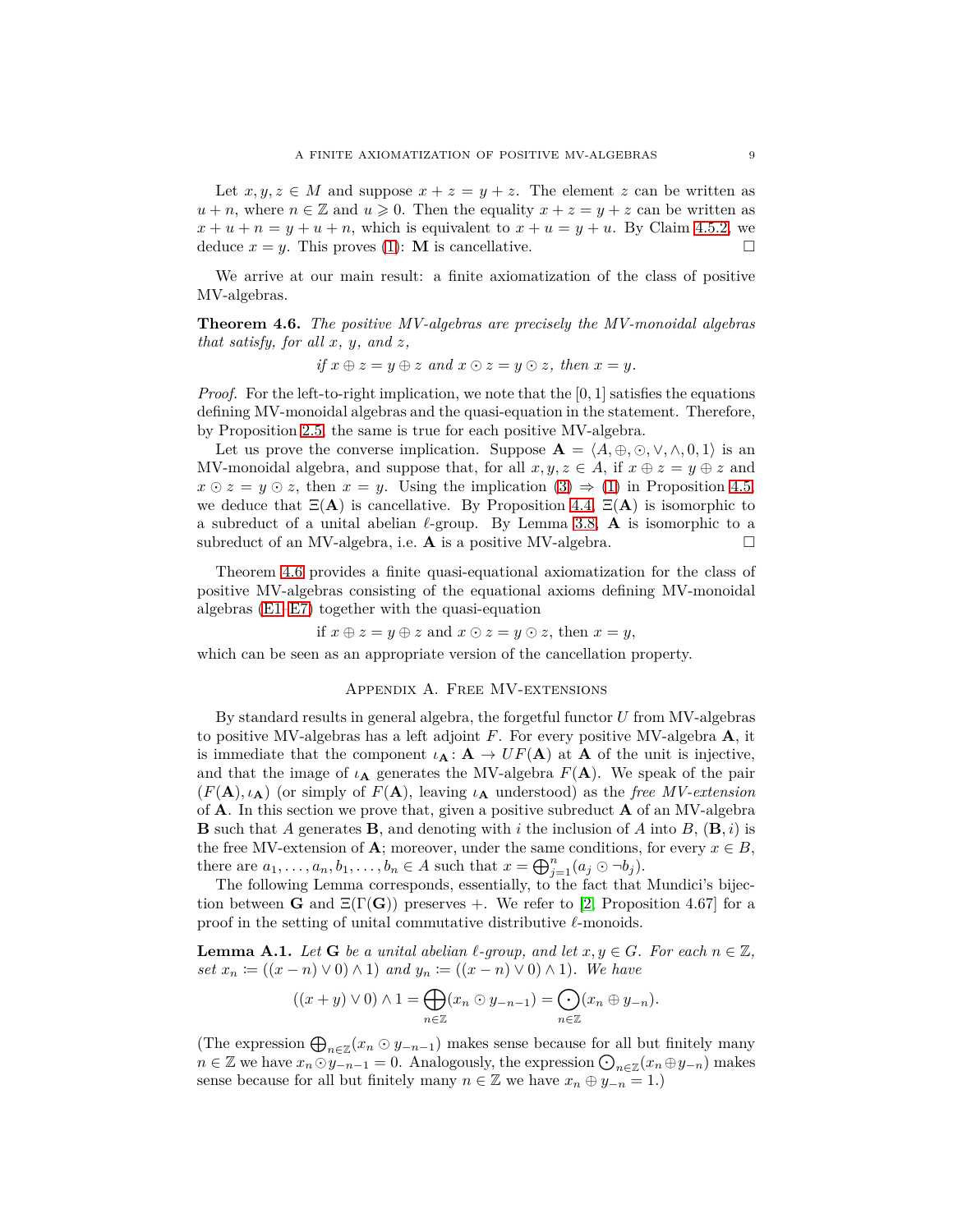**Lemma A.2.** *Let* **G** *be a unital abelian ℓ-group. Set*

 $\mathcal{M} \coloneqq \{ M \subseteq G \mid M \text{ is closed under } +, \vee, \wedge, 0, 1, -1 \}$ 

<span id="page-9-0"></span>*and*

 $\mathcal{A} \coloneqq \{A \subseteq \Gamma(\mathbf{G}) \mid A \text{ is closed under } \oplus, \odot, \vee, \wedge, 0, 1\}.$ 

*(1) The sets* M *and* A *are in bijection, as witnessed by the functions*

$$
\mathcal{M} \longleftrightarrow \mathcal{A}
$$

$$
M \longmapsto \{x \in M \mid 0 \leq x \leq 1\}
$$

$$
\{x \in G \mid \forall n \in \mathbb{Z} \ ((x - n) \lor 0) \land 1 \in A\} \longleftrightarrow A.
$$

- <span id="page-9-1"></span>*(2)* The bijection in [\(1\)](#page-9-0) *restricts to the subsets* { $M ∈ M | M$  *is closed under* −} *and*  $\{A \in \mathcal{A} \mid A \text{ is closed under } \neg\}.$
- <span id="page-9-2"></span>*(3)* For every  $M \in \mathcal{M}$ ,  $M$  generates the unital abelian  $\ell$ -group **G** *if and only if*  ${x \in M \mid 0 \leq x \leq 1}$  *generates the MV-algebra*  $\Gamma(G)$ *.*

*Proof.* The fact that the function  $f: \mathcal{M} \to \mathcal{A}$  is well-defined is immediate.

Let us prove that the function  $g: \mathcal{A} \to \mathcal{M}$  is well-defined. Let  $A \in \mathcal{A}$ , and set

$$
M \coloneqq \{ x \in G \mid \forall n \in \mathbb{Z} \ ((x - n) \lor 0) \land 1 \in A \}.
$$

The set *M* is closed under + by Lemma [A.1.](#page-8-1) Moreover, it is closed under  $\vee$  because, for all  $x, y \in M$ , we have  $((x \lor y) \lor 0) \land 1 = ((x \lor 0) \land 1) \lor ((x \lor 0) \land 1)$ . Analogously, it is closed under  $\wedge$ . It is not difficult to prove that  $0, 1, -1 \in M$ . Therefore,  $M \in \mathcal{M}$ , and thus *g* is well-defined.

It is easy to see that the composite  $f \circ q : A \to A$  is the identity on A. To prove that  $q \circ f$  is the identity on M, let  $M \in \mathcal{M}$ . We shall prove that

$$
M = \{ x \in G \mid \forall n \in \mathbb{Z} \ (x - n) \vee 0) \wedge 1 \in M \}.
$$

The left-to-right inclusion is immediate. For the converse inclusion, let  $x \in G$ be such that, for every  $n \in \mathbb{Z}$ ,  $((x - n) \vee 0) \wedge 1 \in M$ . Let  $n \in \mathbb{N}$  be such that  $-n \leqslant x \leqslant n$ . Then (cf. Lemma [3.6\)](#page-4-3)

$$
x = -n + \sum_{i=-n}^{n-1} (((x - i) \vee 0) \wedge 1),
$$

and thus  $x \in M$ . This proves [\(1\)](#page-9-0).

If  $M \in \mathcal{M}$  is closed under  $-, f(M)$  is easily seen to be closed under  $\neg$ . If  $A \in \mathcal{A}$ is closed under  $\neg$ , *g*(*A*) is closed under − because, for every *x* ∈ *g*(*A*) and every  $n \in \mathbb{Z}$ , we have

$$
((-x - n) \vee 0) \wedge 1 = 1 - (((x + (n + 1)) \vee 0) \wedge 1) = \neg (((x + (n + 1)) \vee 0) \wedge 1).
$$

This proves [\(2\)](#page-9-1).

Since the bijection in [\(1\)](#page-9-0) preserves the inclusion order in both directions, we have  $(3)$ .

It is well known that, if we consider a Boolean algebra **B** generated by a bounded distributive sublattice **D**, any element of *B* can be written as a finite join of elements of the form  $x \wedge \neg y$  (or, equivalently, as a finite meet of elements of the form  $x \vee \neg y$ ) for  $x, y \in D$ . An analogous result holds for positive MV-algebras and MV-algebras. Whereas the result for Boolean algebras can be derived by standard applications of the distributive and De Morgan's laws, the corresponding one for MV-algebras is not straightforward. We present it in the next theorem.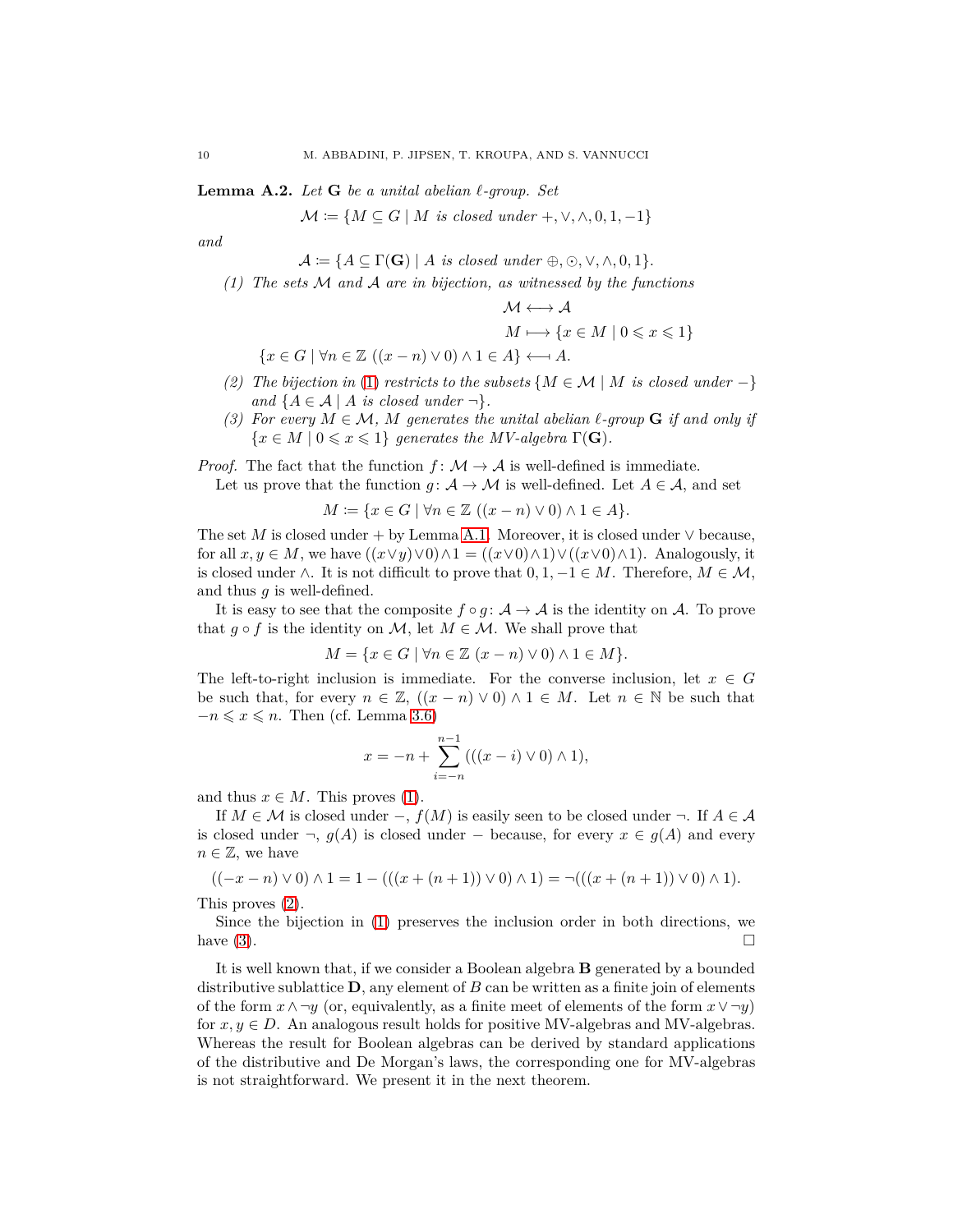**Theorem A.3.** *Let* **A** *be a positive subreduct of an MV-algebra* **B***, and suppose that A* generates the MV-algebra **B***.* For every  $x \in B$  there are  $n, m \in \mathbb{N}$  and  $s_1, \ldots, s_n, t_1, \ldots, t_n, u_1, \ldots, u_m, v_1, \ldots, v_m \in A$  such that

$$
x = \bigoplus_{i=1}^{n} s_i \odot \neg t_i = \bigodot_{i=1}^{m} u_i \oplus \neg v_i.
$$

*Proof.* By Lemma [A.2,](#page-8-2) the set

$$
M \coloneqq \{ x \in G \mid \forall n \in \mathbb{Z} \ ((x - n) \lor 0) \land 1 \in A \}
$$

is closed under  $+$ ,  $\vee$ ,  $\wedge$ , 0, 1 and  $-1$  and generates the unital abelian  $\ell$ -group **G**. Let  $z \in B$ . By Lemma [4.2,](#page-5-5) there are  $x, y \in M$  such that  $z = x - y$ . For every  $n \in \mathbb{N}$ , we have

$$
((-y - n + 1) \vee 0) \wedge 1 = 1 - (1 - ((((-y - n + 1) \vee 0) \wedge 1))
$$
  
= 1 - (1 + (((y + n - 1) \wedge 0) \vee -1))  
= 1 - (((y + n) \wedge 1) \vee 0)  
= 1 - (((y + n) \vee 0) \wedge 1)  
= \neg (((y + n) \vee 0) \wedge 1).

Therefore, by Lemma [A.1,](#page-8-1) we have

$$
z = \bigoplus_{n \in \mathbb{Z}} \left( \left( \left( (x - n) \vee 0 \right) \wedge 1 \right) \odot \left( \left( (-y - n + 1) \vee 0 \right) \wedge 1 \right) \right)
$$

$$
= \bigoplus_{n \in \mathbb{Z}} \left( \left( \left( (x - n) \vee 0 \right) \wedge 1 \right) \odot \neg \left( \left( (y + n) \vee 0 \right) \wedge 1 \right) \right).
$$

Since  $x, y \in M$ ,  $((x - n) \vee 0) \wedge 1$ ,  $((y + n) \vee 0) \wedge 1 \in A$ . This proves the first equality in the statement. The second one is analogous.

<span id="page-10-0"></span>**Theorem A.4.** *Let M be a generating subset of a unital abelian ℓ-group* **G***, and suppose that M is closed under* +*,* ∨*,* ∧*,* 0*,* 1 *and* −1*. For every unital Abelian*  $\ell$ -group **H** and every function  $f: M \to H$  that preserves  $+$ ,  $\vee$ ,  $\wedge$ , 0, 1 and  $-1$ , *there exists a unique morphism*  $g: \mathbf{G} \to \mathbf{H}$  *of unital abelian*  $\ell$ *-groups that extends f.*

*Proof.* This follows from Lemma [4.2.](#page-5-5) For every  $z \in G$  we define the morphism g as  $g(z) = f(x) - f(y)$  where *x* and *y* are elements of *M* such that  $z = x - y$ . The fact that *g* is a well-defined morphism follows from the fact that  $x - y = u - v$  is equivalent to  $x + v = u + y$ .

The following theorem generalizes an analogous result for bounded distributive lattices, namely that the inclusion of a bounded distributive lattice into a Boolean algebra that is generated by the image of such inclusion is universal, i.e. it is a so-called Booleanization, or free Boolean extension: see [\[14,](#page-11-11) Theorem 4.1] for a version of this result for (not necessarily bounded) distributive lattices.

**Theorem A.5.** Let  $\mathbf{A}$  be a positive MV-algebra,  $\mathbf{B}$  an MV-algebra, and  $i: A \hookrightarrow B$ *an injective function that preserves* ⊕*,* ⊙*,* ∨*,* ∧*,* 0 *and* 1 *and such that its image generates the MV-algebra* **B***. Then*  $(\mathbf{B}, i)$  *is the free MV-extension of* **A***.*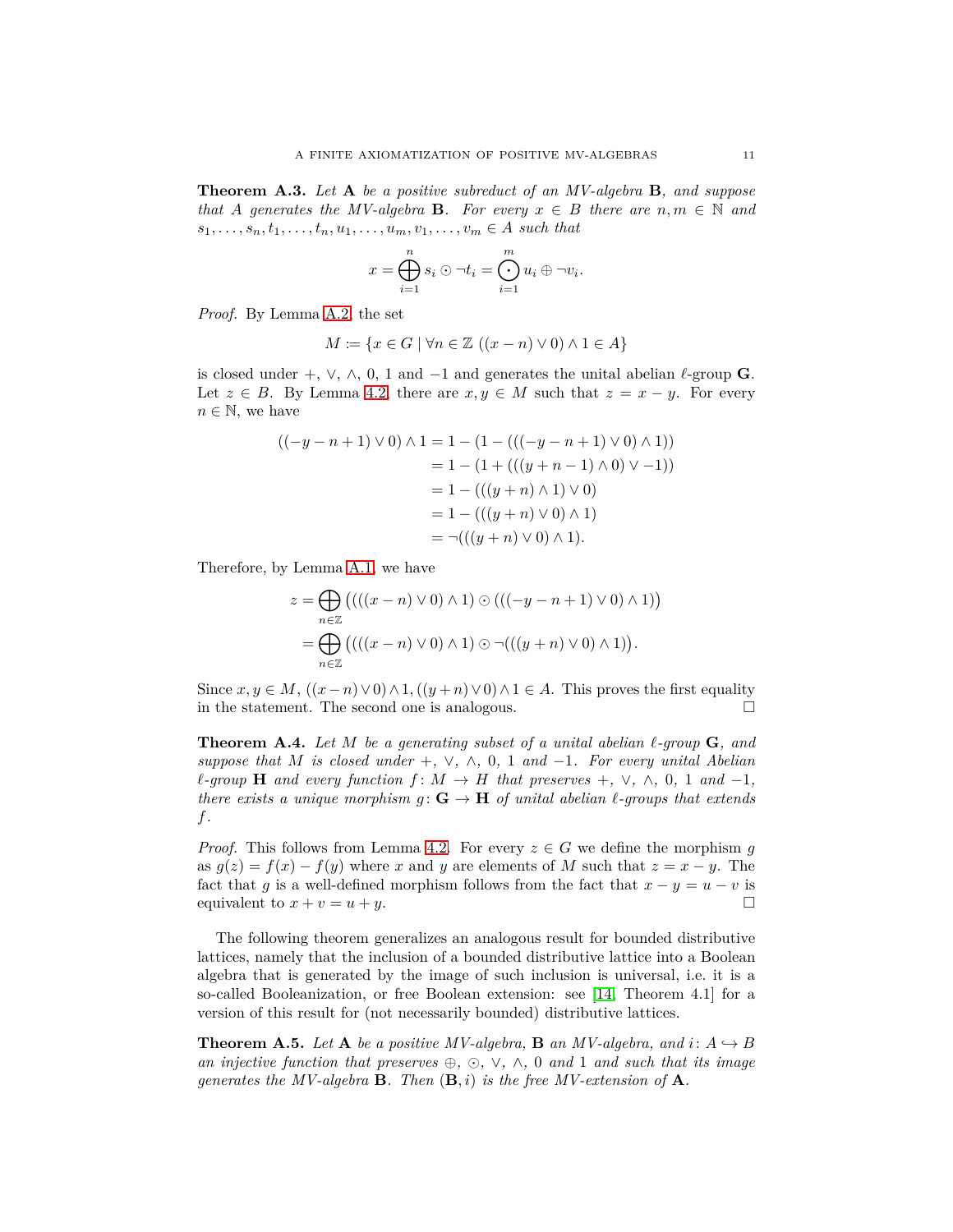*Proof.* Without loss of generality, we may suppose  $A \subseteq B$  and *i* to be the inclusion of *A* into *B*. Let **C** be an MV-algebra, and let  $f: A \rightarrow C$  be a function that preserves  $\oplus$ ,  $\odot$ ,  $\vee$ ,  $\wedge$ , 0 and 1. We shall prove that there exists a unique MVhomomorphism  $g: \mathbf{B} \to \mathbf{C}$  that extends f. Uniqueness follows from the fact that *A* generates the MV-algebra **B**. Let us prove existence. By the equivalence in Theorem [3.4,](#page-4-4) we obtain morphisms of unital commutative distributive *ℓ*-monoids  $\Xi(i): \Xi(\mathbf{A}) \to \Xi(\mathbf{B})$  and  $\Xi(f): \Xi(\mathbf{A}) \to \Xi(\mathbf{C})$ . By Proposition [3.7,](#page-4-1)  $\Xi(i)$  is injective, and we may suppose  $\Xi(i)$  to be an inclusion. By Theorem [A.4,](#page-10-0) there exists a unique morphism  $g'$ :  $\Xi(\mathbf{B}) \to \Xi(\mathbf{C})$  of unital abelian  $\ell$ -groups that extends  $\Xi(f)$ . Then,  $g \coloneqq \Gamma(g')$  is an MV-homomorphism that extends *f*.

#### **ACKNOWLEDGMENTS**

We acknowledge the contribution of L. M. Cabrer in shaping the first ideas on positive MV-algebras at the initial stage of this research. Marco Abbadini was supported by the Italian Ministry of University and Research through the PRIN project n. 20173WKCM5 *Theory and applications of resource sensitive logics*. Tomáš Kroupa and Sara Vannucci acknowledge the support by the project Research Center for Informatics (CZ.02.1.01/0.0/0.0/16 019/0000765).

## **REFERENCES**

- <span id="page-11-4"></span>[1] Abbadini, M.: Equivalence à la Mundici for commutative lattice-ordered monoids, Algebra Universalis, **82**, 45 (2021)
- <span id="page-11-8"></span>[2] Abbadini, M.: On the Axiomatisability of the Dual of Compact Ordered Spaces. Dissertation, University of Milan (2021)
- [3] Bergman, C.: Universal Algebra. Fundamentals and Selected Topics. CRC Press, Boca Raton (2012)
- [4] Burris, S., Sankappanavar, H.P.: A Course in Universal Algebra. Springer-Verlag, New York (1981)
- <span id="page-11-2"></span>[5] Bigard, A., Keimel, K., Wolfenstein, S.: Groupes et Anneaux Réticulés. Springer-Verlag, Berlin (1977)
- <span id="page-11-0"></span>[6] Cignoli, R.L.O., D'Ottaviano, I.M.L., Mundici, D.: Algebraic Foundations of Many-Valued Reasoning. Kluwer Academic Publishers, Dordrecht (2000)
- <span id="page-11-6"></span>[7] Cintula, P., Kroupa, T.: Simple games in Łukasiewicz calculus and their cores. Kybernetika. **48**:404–419 (2013)
- <span id="page-11-3"></span>[8] Goodearl, K.R.: Partially Ordered Abelian Groups with Interpolation. American Mathematical Society, Providence (1986)
- <span id="page-11-10"></span>[9] Grothendieck, A.: Produits Tensoriels Topologiques et Espaces Nucléaires. Memoirs of the American Mathematical Society Series (in French), Providence (1955)
- [10] Mal'cev, A.I.: Algebraic Systems. Translated from the Russian by B. D. Seckler and A. P. Doohovskoy. Springer-Verlag, Berlin (1973)
- <span id="page-11-7"></span>[11] Mundici, D.: Interpretation of AF *C*∗-algebras in Łukasiewicz sentential calculus. J. Funct. Anal. **65**:15–63 (1986)
- <span id="page-11-5"></span><span id="page-11-1"></span>[12] Mundici, D.: Advanced Łukasiewicz Calculus and MV-Algebras. Springer, Dordrecht (2011)
- [13] McNaughton, R.: A theorem about infinite-valued sentential logic. J. Symb. Log. **16**:1–13 (1951)
- <span id="page-11-11"></span>[14] Peremans, W.: Embedding of a distributive lattice into a Boolean algebra. Nederl. Akad. Wet., Proc., Ser. A **60**, 73–81 (1957).
- <span id="page-11-9"></span>[15] Steinitz, E.: Algebraische Theorie der Körper. Journal für die reine und angewandte Mathematik. **137**:167–309 (1910)